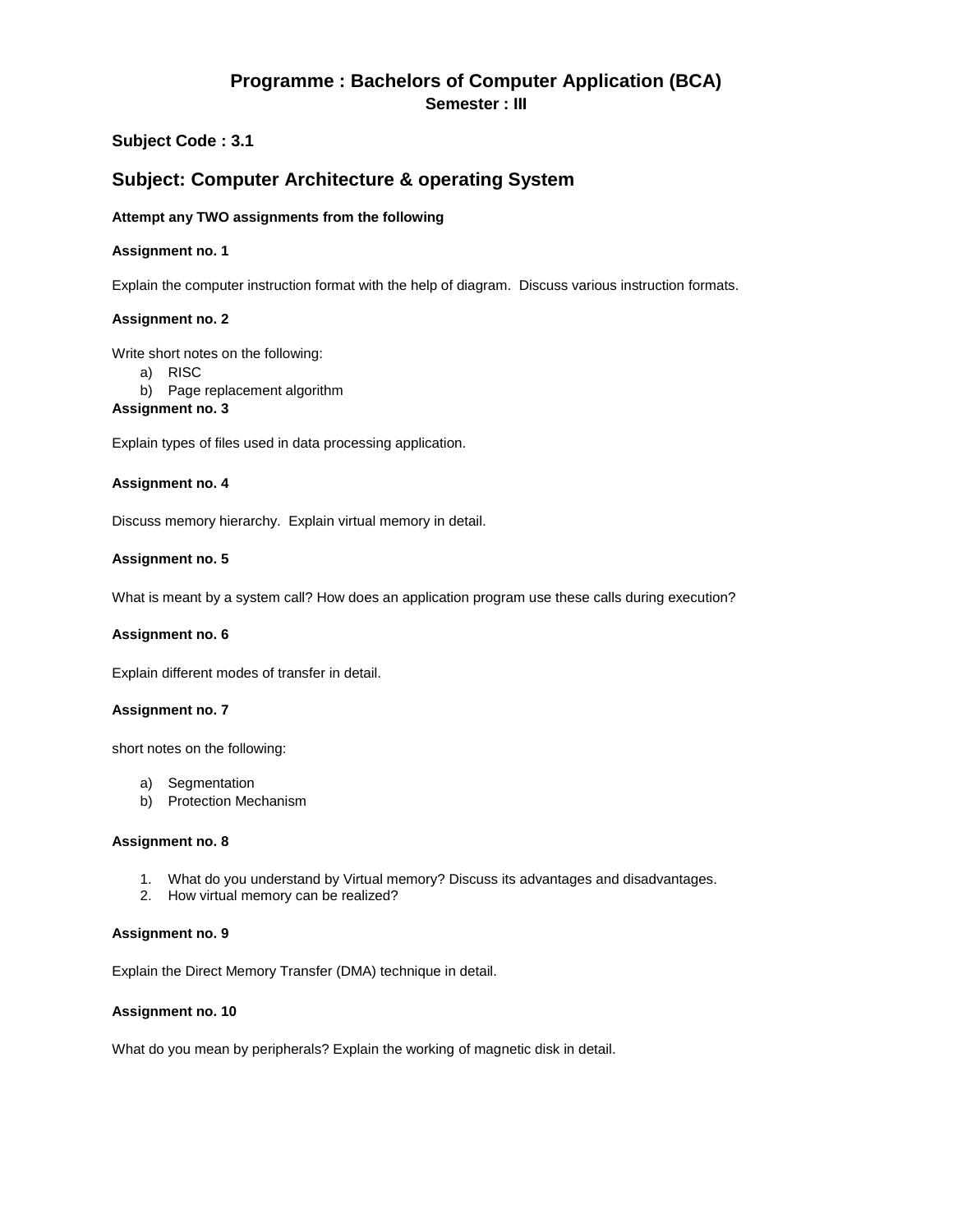# **Subject Code: 3.2**

# **Subject: Object Oriented Programming with C++**

### **Attempt any TWO assignments from the following**

### **Assignment no. 1**

What is friend function? What are the merits and demerits of using friend functions?

### **Assignment no. 2**

Discuss manipulators in C++

### **Assignment no. 3**

How a class is defined as abstract? What is its use?

### **Assignment no. 4**

What are types of derivation? What is the importance of protected members in derivation?

### **Assignment no. 5**

What are constructor and destructor? Explain the use.

### **Assignment no. 6**

Explain the function with syntax and also differentiate between inline function and macro.

### **Assignment no. 7**

Short notes on the following:

- 1. Visibility Mode
- 2. Default arguments for function
- 3. Overloading operators
- 4. Object Oriented Programming

#### **Assignment no. 8**

Write down the short note:

- 1. Virtual Function
- 2. Arrays in C++
- 3. Constructor & Destructor
- 4. Manipulators

#### **Assignment no. 9**

Describe operator overloading through example.

### **Assignment no. 10**

**A.** Write down the characteristics of object oriented programming.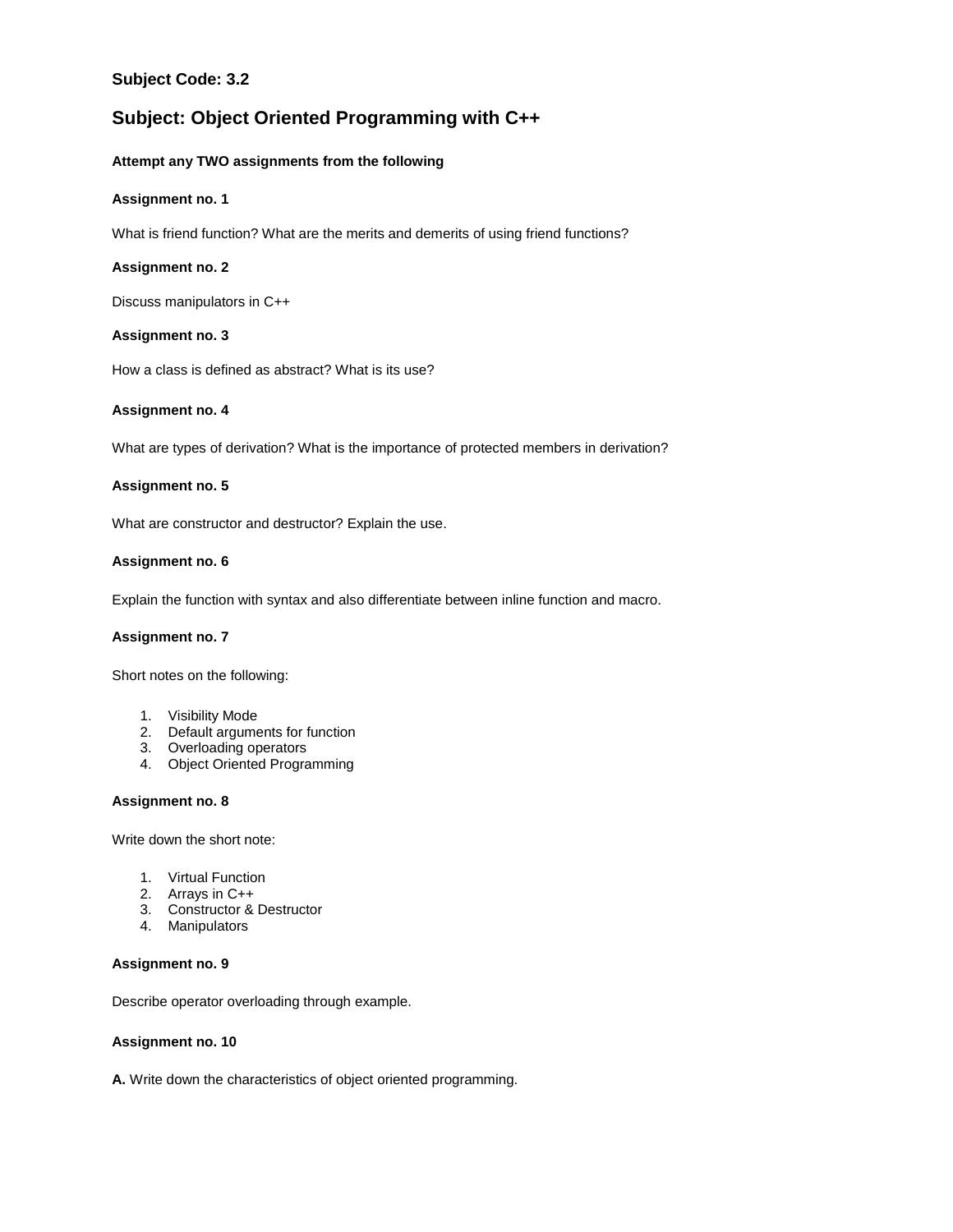# **Subject Code: 3.3**

# **Data Base Design**

### **Attempt any TWO assignments from the following**

### **Assignment no. 1**

What is DBMS? Discuss Advantage of DBMS over file system **Assignment no. 2**

What is data model? Discuss any two data model in detail.

### **Assignment no. 3**

Write short notes on following

- 1. Domain
- 2. ERD
- 3. Database users.

#### **Assignment no. 5**

- a) Define the following:
	- b) Tuple
	- c) DBMS
	- d) Schema
	- e) Entity

### **Assignment no. 6**

Write short notes on following

- a) File processing and DBMS
- b) Time Stamps

### **Assignment no. 7**

Explain Codd's 12 rule

### **Assignment no. 8**

Write short notes on following

- a) Average Function
- b) MVT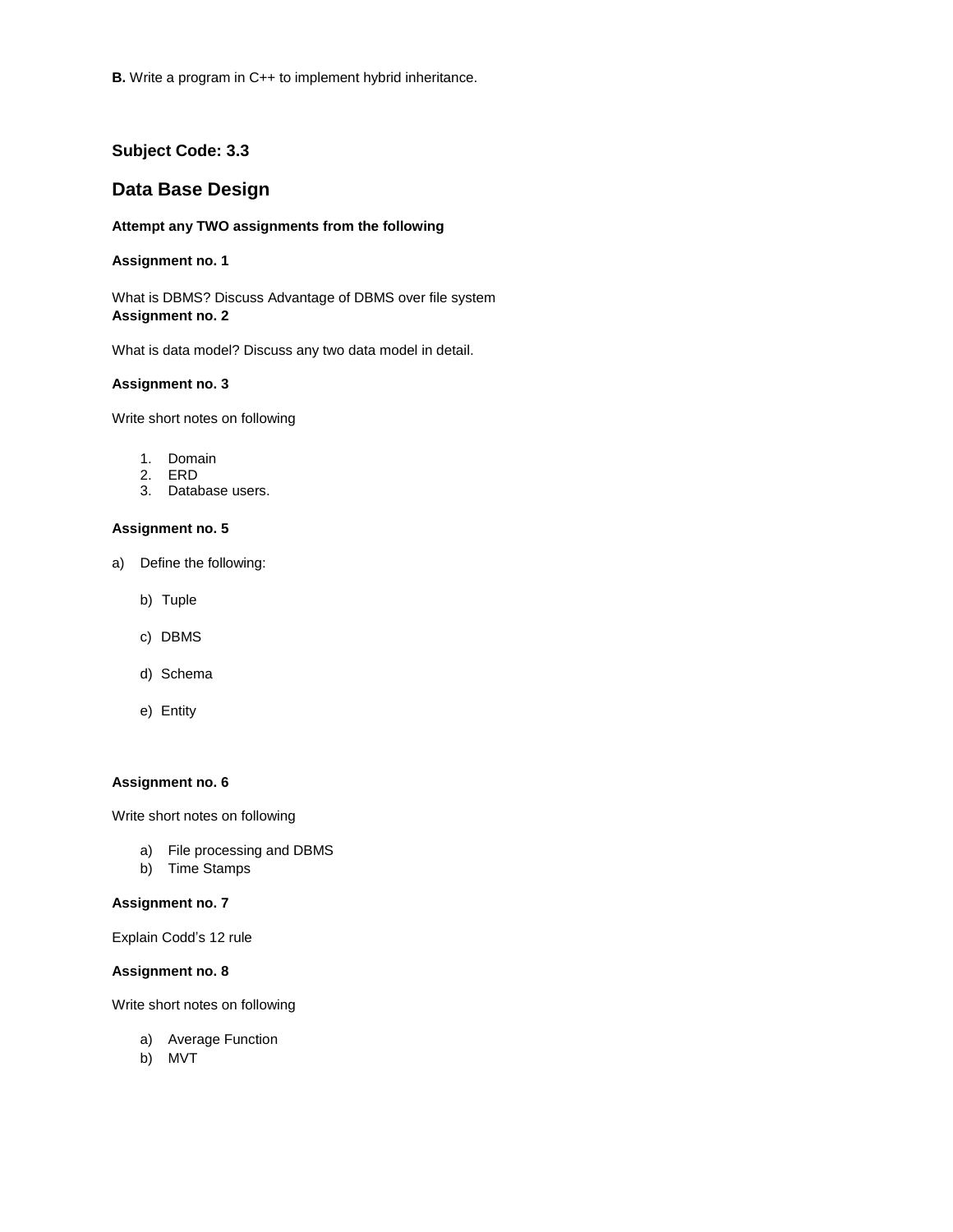Draw E-R diagram for Railway Reservation System. State the necessary assumptions.

### **Assignment no. 10**

Write short notes on following

- a) Function of DBA
- b) Distributed Database

# **Subject Code: 3.4**

# **Management Accounting & Control**

### **Attempt any TWO assignments from the following**

### **Assignment no. 1**

Discuss the accounting concepts in detail

### **Assignment no. 2**

**a)** What is Idle Time Variance?

**b)** Calculate Labour Variances and Idle Time Variances from the following data During the first week of September,2010, M/s DPS and Co.employed 5 Men, 11 Women and 17 Children by paying wages @ Rs.26, 20.50 and 15.60 per hour respectively and the production of finished product during the week of 43 Hours was 1600 Units. Two Hours were lost due to Idle Time.

Standards provide that during a week of 40 hours, 6 men, 12 women and 20 Children are employed at wage rates of Rs.25, 20 and 15 per hour respectively for the production of 2000 Units.

### **Assignment no. 3**

Write short notes on the following

- 1. Deferred Revenue Expenditure with two examples.
- 2. Contingent Liability
- 3. Cost Classifications
- 4. Flexible Budget and Fixed Budget.

#### **Assignment no. 4**

Write short notes on the following

- 1. Deferred Revenue Expenditure with two examples.
- 2. Contingent Liability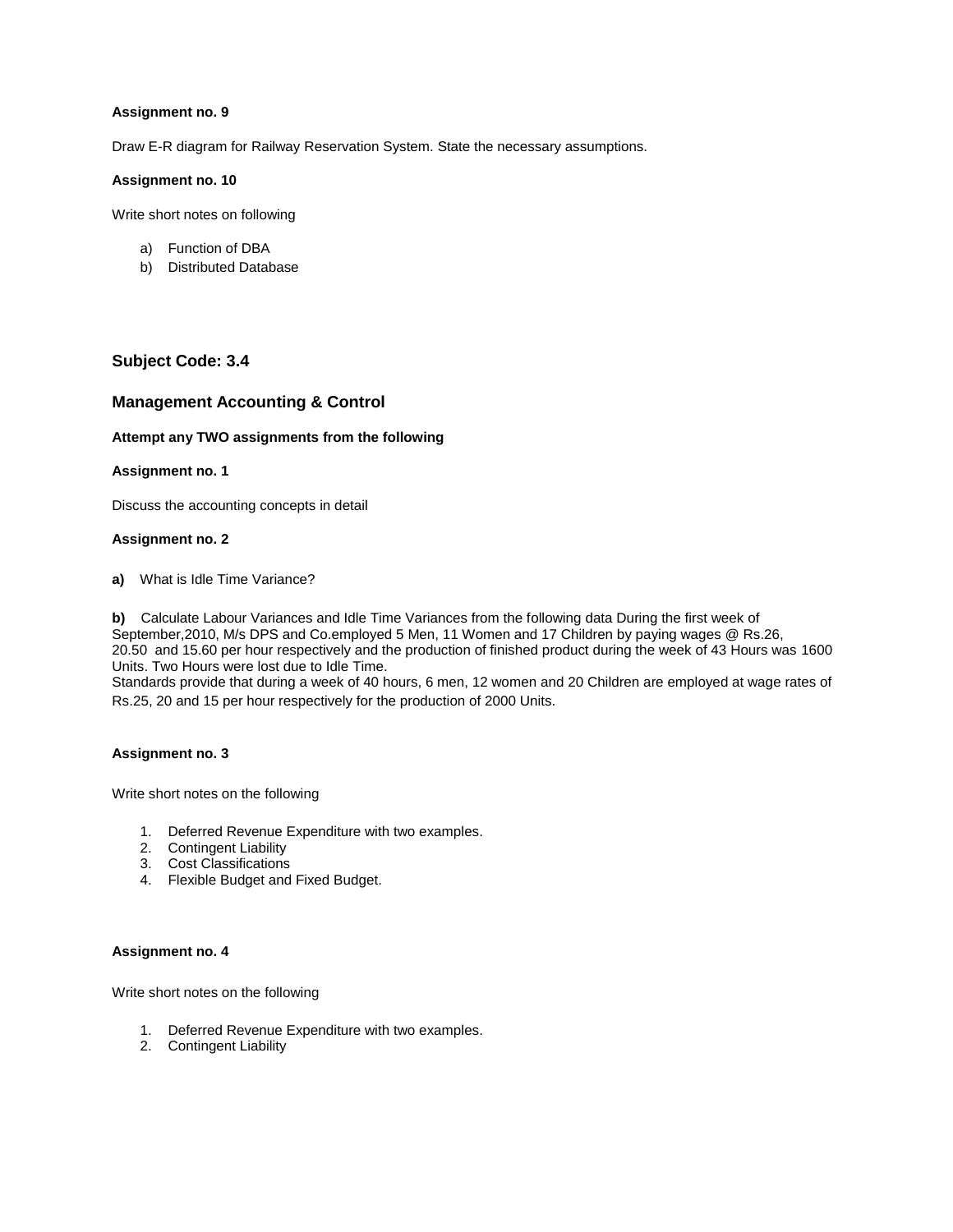Write short notes on the following

- 1. Money Measurement Principle
- 2. Difference between Trading Account and Trial :Balance

#### **Assignment no. 6**

Explain the different rules for journalizing the transaction with appropriate illustrations.

#### **Assignment no. 7**

Distinguish between allocation, apportionment and absorption of overheads.

### **Assignment no. 8**

What do understand by budgeting? Mention the types of budget that the management of a big industrial concern would normally prepare?

#### **Assignment no. 9**

What are the characteristics of management accounting?

#### **Assignment no. 10**

**a)** What is Margin of Safety?

**b)** Calculate Profit Volume Ratio, Break Even Sales, Break Even Volume and Margin of Safety from the following data. Selling Price : Rs.60 Variable Cost Per Unit : Rs.45 Fixed Cost : Rs.6,00,000 Present Production and Sales: 50,000 Units

### **Subject Code: 3.5**

### **Human Resource Management**

#### **Attempt any TWO assignments from the following**

#### **Assignment no. 1**

Scope of HRM and it Functions?

#### **Assignment no. 2**

Discuss the social objectives of H.R.M. in the present context.

#### **Assignment no. 3**

Roll of the HR Manager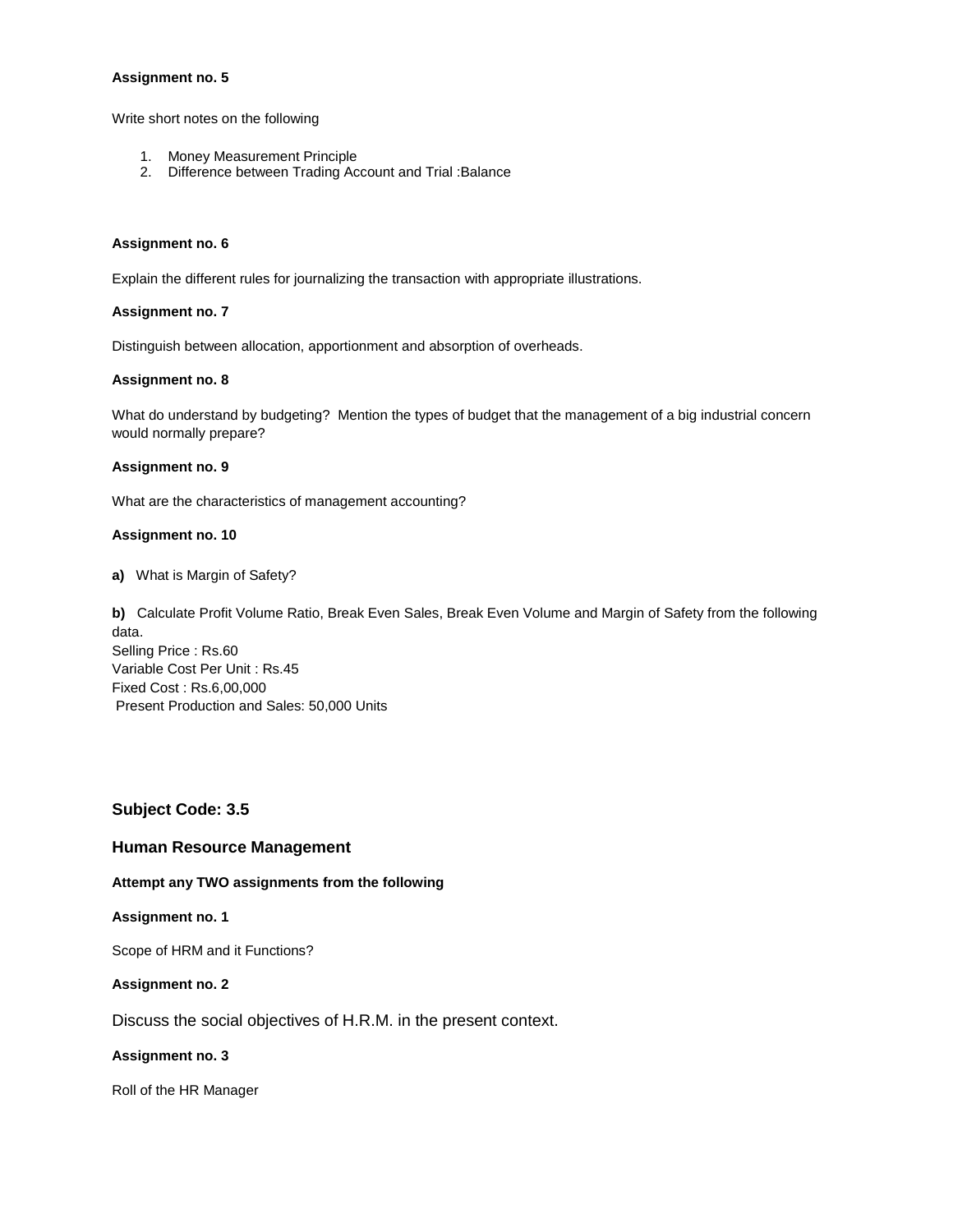What is job analysis? Describe the various components of Job analysis.

### **Assignment no. 5**

How will you identify the training needs of an organization? Which methods of training are likely to be more effective?

### **Assignment no. 6**

Write a short note on the following:

- a) Managing employee relations
- b) Grievance Handling Procedure

### **Assignment no. 7**

Write a short note on the following:

- c) Importance of Collective Bargaining
- d) Types of Selection Tests

### **Assignment no. 8**

What are the common problems that the interviewer encounters? How can they be overcome?

## **Assignment no. 9**

## **Write a note on**

a) Training b) Development Programme

### **Assignment no. 10**

# **Write a note on** a) Performance Appraisal b) Job evaluation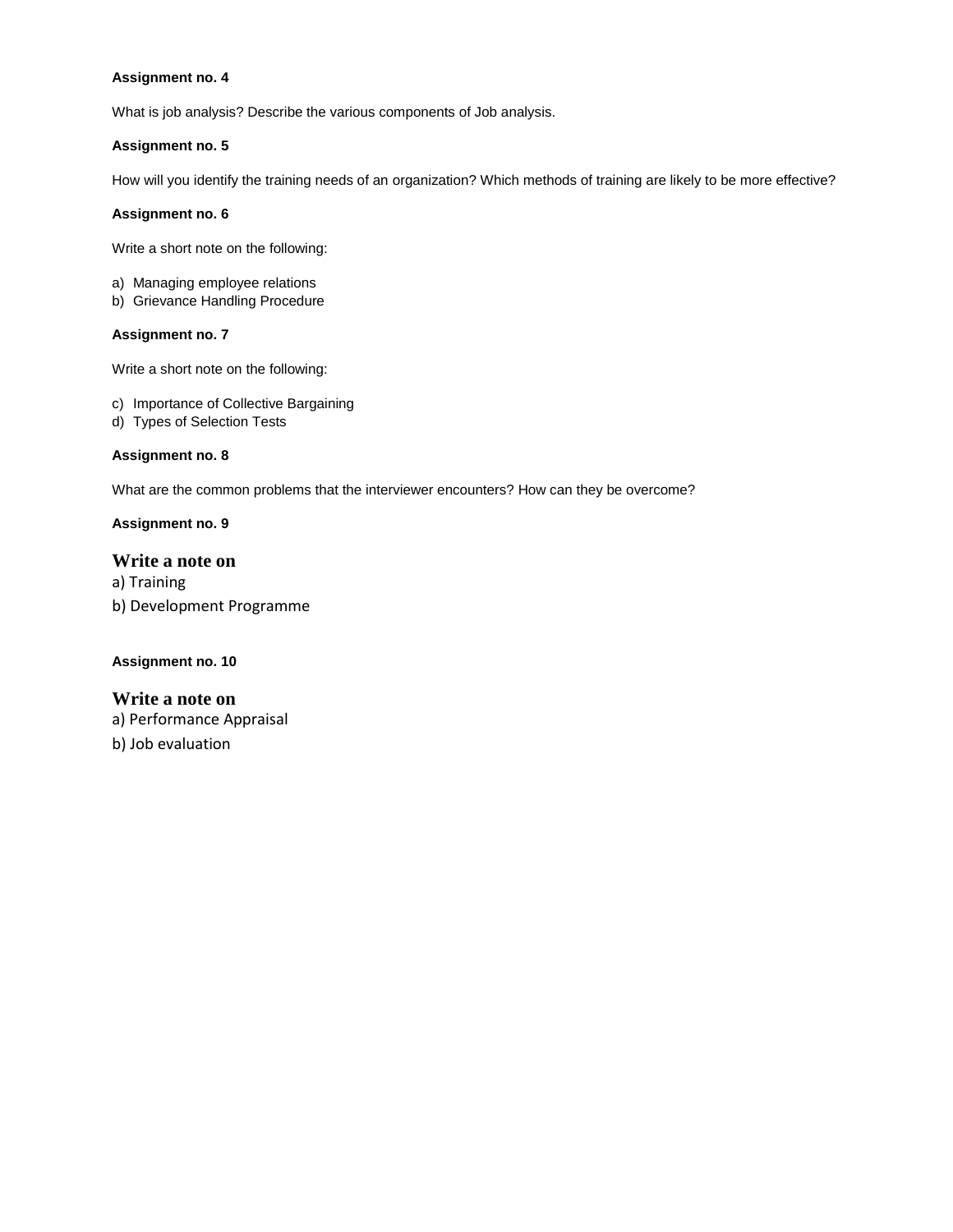# **Subject Code: 3.6**

## **Computer Oriented Decision Models**

### **Attempt any TWO assignments from the following**

### **Assignment no. 1**

What is simulation? What are the applications of Simulation?

### **Assignment no. 2**

Write a Critical Path Method (CPM) and Project Evaluation and Review Technique (PERT)

### **Assignment no. 3**

Explain the concept, scope and tools of operation research as applicable to business and industry

### **Assignment no. 4**

Solve the following LPP BY SIMPLEX METHOD Maximize Z =3x+5y+4z Subject to the constraint:  $2x + 3y ≤ 8$  $2y + 5z \le 10$ 3x +2y +4z≤ 15  $x, y, z \ge 0$ 

### **Assignment no. 5**

Define the following terms in LPP.

- a) Basic variables
- b) Basic solution
- c) Basic feasible solution
- d) Degenerate solution

### **Assignment no. 6**

Define the following terms

- a) Linear programming
- b) Objective function
- c) A feasible solution Decision tree

### **Assignment no. 7**

Write a note on operation research.

### **Assignment no. 8**

Compare CPM and PERT explaining similarities and mentioning where they mainly differ.

### **Assignment no. 9**

Write the steps involve in solving the assignment problem by Hungarian method . Also explain the application of assignment method